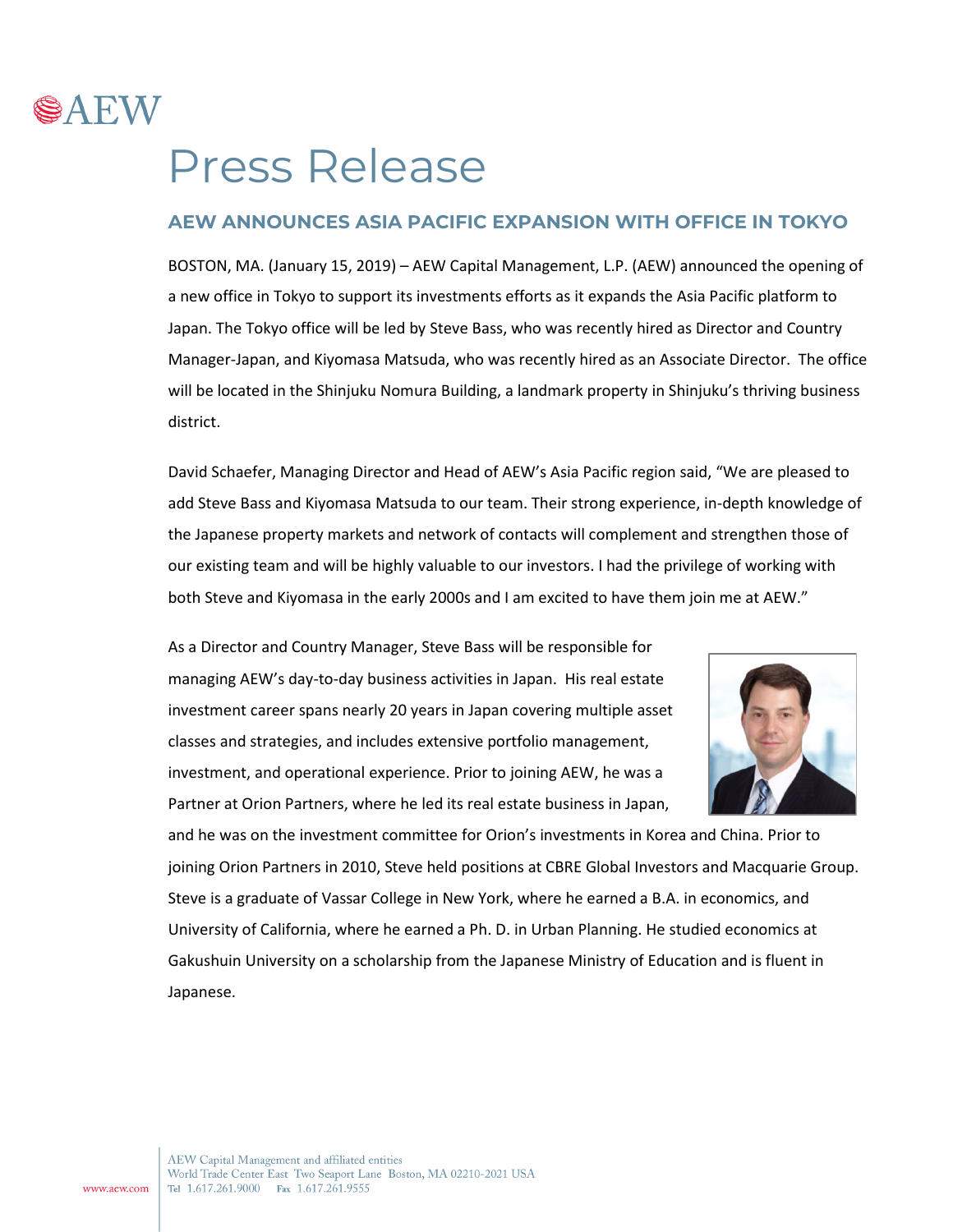As Associate Director, Kiyomasa Matsuda will be responsible for implementing the investment strategy in Japan, including sourcing, structuring and underwriting of new investment opportunities. Prior to joining AEW, he was an Executive Director at Orion Partners where he was responsible for Orion's investments in Japanese Senior Housing. Prior to joining Orion Partners in 2010, he held positions at CBRE Global Investors,



where he was in charge of acquisitions, and Macquarie Group. Kiyomasa has 17 years' real estate experience in Japan, including 15 years working alongside Steve Bass. Kiyomasa is a graduate of Keio University, where he earned a B.A. in business, and Rice University, where he earned an MBA. He has qualified for the U.S. CPA designation and is a Licensed Real Estate Broker.

## **About AEW**

Founded in 1981, AEW Capital Management, L.P. (AEW) provides real estate investment management services to investors worldwide. One of the world's leading real estate investment advisors, AEW and its affiliates manage \$73.7 billion of property and securities in North America, Europe and Asia (as of September 30, 2018<sup>1</sup>). Grounded in research and experienced in the complexities of the real estate and capital markets, AEW actively manages portfolios in both the public and private property markets and across the risk/return spectrum. AEW and its affiliates have offices in Boston, Los Angeles, London, Paris, Düsseldorf, Hong Kong, Singapore, Sydney and Tokyo as well as additional offices in eight European cities. For more information, please visit www.aew.com.

 $16$  Gross asset value as of September 30, 2018. Total AEW AUM includes \$33.9 billion in assets managed by AEW SA and its affiliates and \$667 million in advisory/subadvisory wrap and other accounts for which AEW provides only a model portfolio. Client staff and offices include AEW Capital Management and AEW SA.

AEW includes (i) AEW Capital Management, L.P. in North America and its wholly owned subsidiaries, AEW Global Advisors (Europe) Ltd., AEW Asia Pte. Ltd. and AEW Asia Limited and (ii) affiliated company AEW SA and its subsidiaries. AEW Capital Management is AEW SA's sister company and is commonly owned by Natixis Investment Managers.